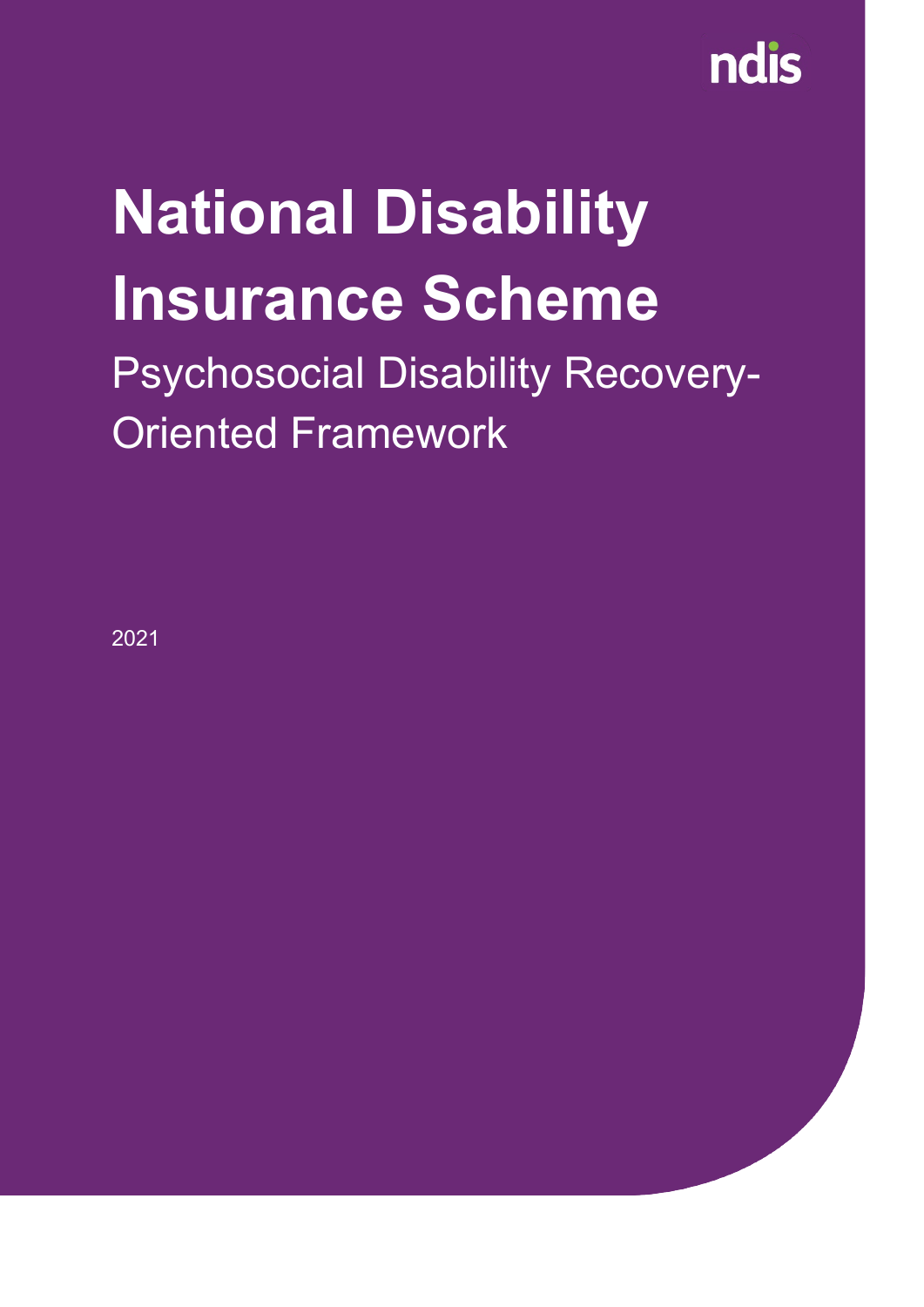

### **Contents**

| Acknowledgement                                                                                    | 3               |
|----------------------------------------------------------------------------------------------------|-----------------|
| Introduction                                                                                       | 4               |
| Purpose                                                                                            | 5               |
| Definition of personal recovery                                                                    | 5               |
| Stigma, discrimination and stereotyping                                                            | 6               |
| Responding to diversity                                                                            | 6               |
| <b>Families and carers</b>                                                                         | 7               |
| Principles                                                                                         | 7               |
| Principle 1: Supporting personal recovery                                                          | 8               |
| Principle 2: Valuing lived experience                                                              | 9               |
| Principle 3: NDIS and mental health services working together                                      | 10              |
| Principle 4: Supporting informed decision making                                                   | 11              |
| Principle 5: Being responsive to the episodic and fluctuating nature of psychosocial<br>disability | 12 <sub>2</sub> |
| Principle 6: A stronger NDIS recovery-oriented and trauma informed workforce                       | 13              |
| Conclusion                                                                                         | 14              |
|                                                                                                    |                 |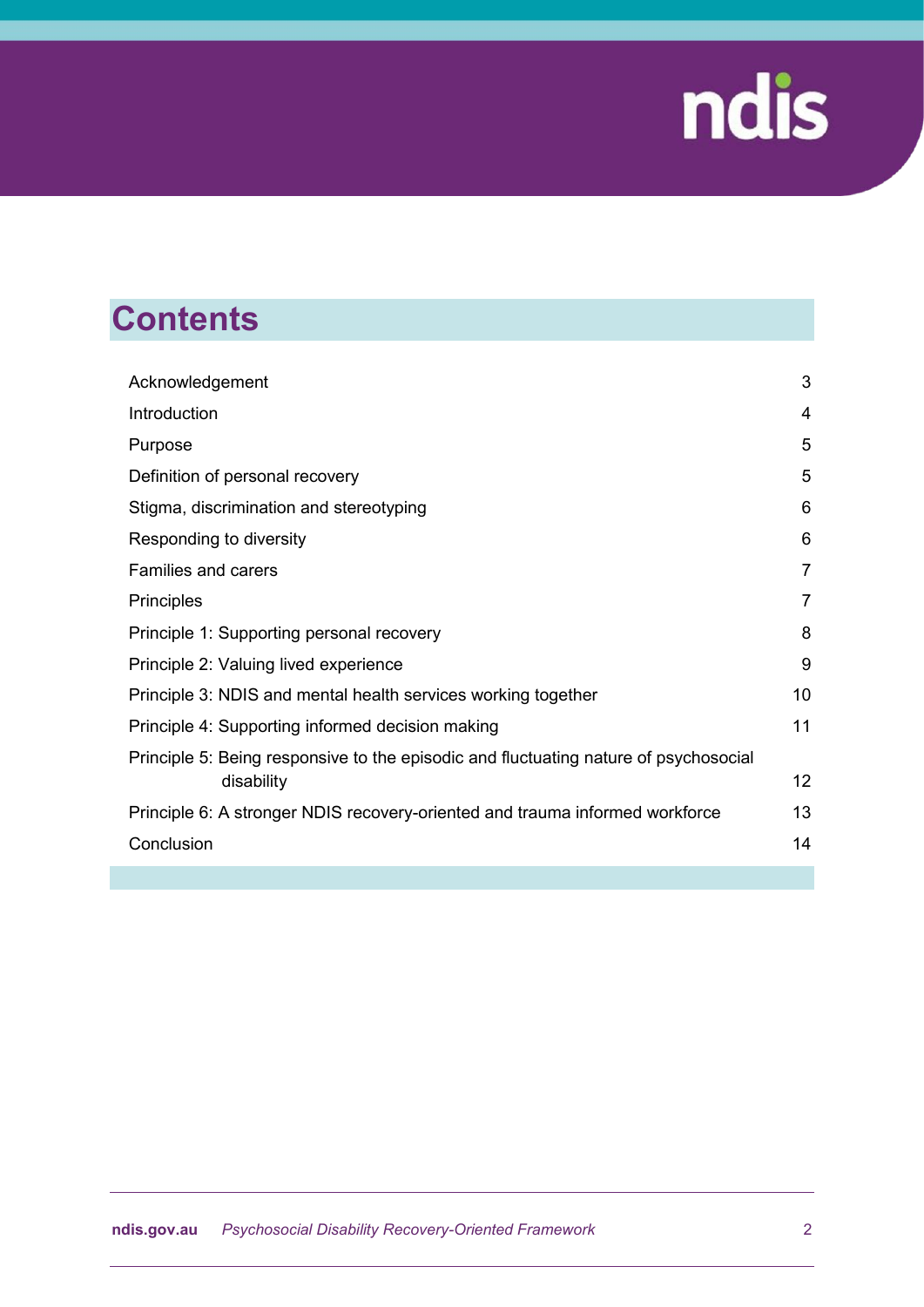### <span id="page-2-0"></span>**Acknowledgement**

The National Disability Insurance Agency (NDIA) asked for community input into the development of the Psychosocial Disability Recovery-Oriented Framework (Recovery Framework). Many individuals, working groups, and organisations helped in shaping the draft Recovery Framework.

The Recovery Framework is informed by research, submissions, consultations, articles, reports and policy documents, both nationally and internationally. The Recovery Framework is also informed by the experiences of participants and their families and carers, service providers and state and territory governments.

The NDIA would like to thank everyone who has helped with the development of the Recovery Framework, including:

- participants from diverse backgrounds, people with a lived experience of mental ill health and recovery, and their families and carers, your honesty in sharing your experiences and goals were central to this work;
- representative bodies, service providers, partner organisations, clinical services and states and territories for their input; and
- the many individuals and organisations who provided submissions and participated in workshops and other consultation activities.

The NDIA also acknowledges the work of the the National Disability Insurance Scheme (NDIS) Mental Health Sector Reference Group (which includes mental health consumer and family and carer representation), the Psychosocial Disability Stakeholder Reference Group, Independent Advisory Council, the National Mental Health Consumer Alliance, Mental Health Australia and the NDIA Participant Reference Group for their help in developing the Recovery Framework.

The NDIA also acknowledges the Traditional Owners and Custodians throughout Australia and their continuing connection to the many lands, seas and communities. The NDIA pays respect to Elders past and present, and extends this acknowledgement and respect to any Aboriginal and Torres Strait Islander peoples who may be reading this document.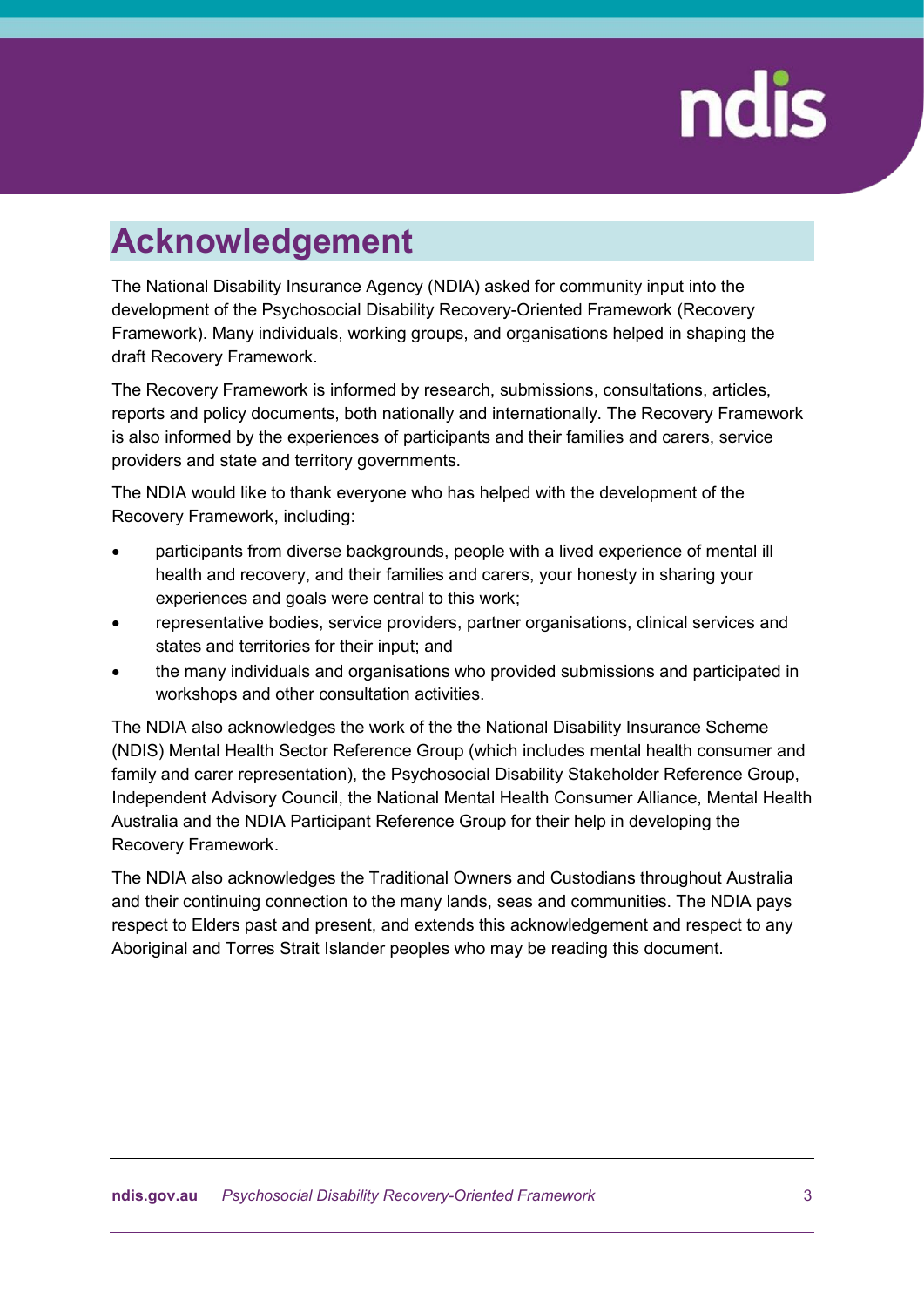#### <span id="page-3-0"></span>**Introduction**

The NDIA is committed to improving the lives of people living with psychosocial disability. The Recovery Framework has been developed to ensure that the NDIS is more responsive to participants living with psychosocial disability, their families and carers.

Our vision is that participants living with psychosocial disability are supported in their recovery journey to live a meaningful life in their community and can access and choose supports that enable independence and social and economic participation. The Recovery Framework is intended to support and enhance the self-determination of people living with psychosocial disability. It aims to improve the NDIS experience for these participants, their families, carers and networks.

The national consultations showed that there is strong support for these principles to guide the NDIA in its future management of psychosocial disability in the NDIS.

Feedback also showed the need for effective implementation and this Recovery Framework commits the NDIS to high level implementation strategies for each principle.

A focused approach to recovery for participants with psychosocial disability will help the NDIS make future improvements. This includes improving the way participants with psychosocial disability function and help them better use their plans.

The NDIA will be responsible for the implementation of the Recovery Framework and it will continue to work with people living with psychosocial disability, families and carers and stakeholders including states and territories.

This document sets out the six principles and related actions to be implemented by the NDIA to embed the Recovery Framework in the NDIS.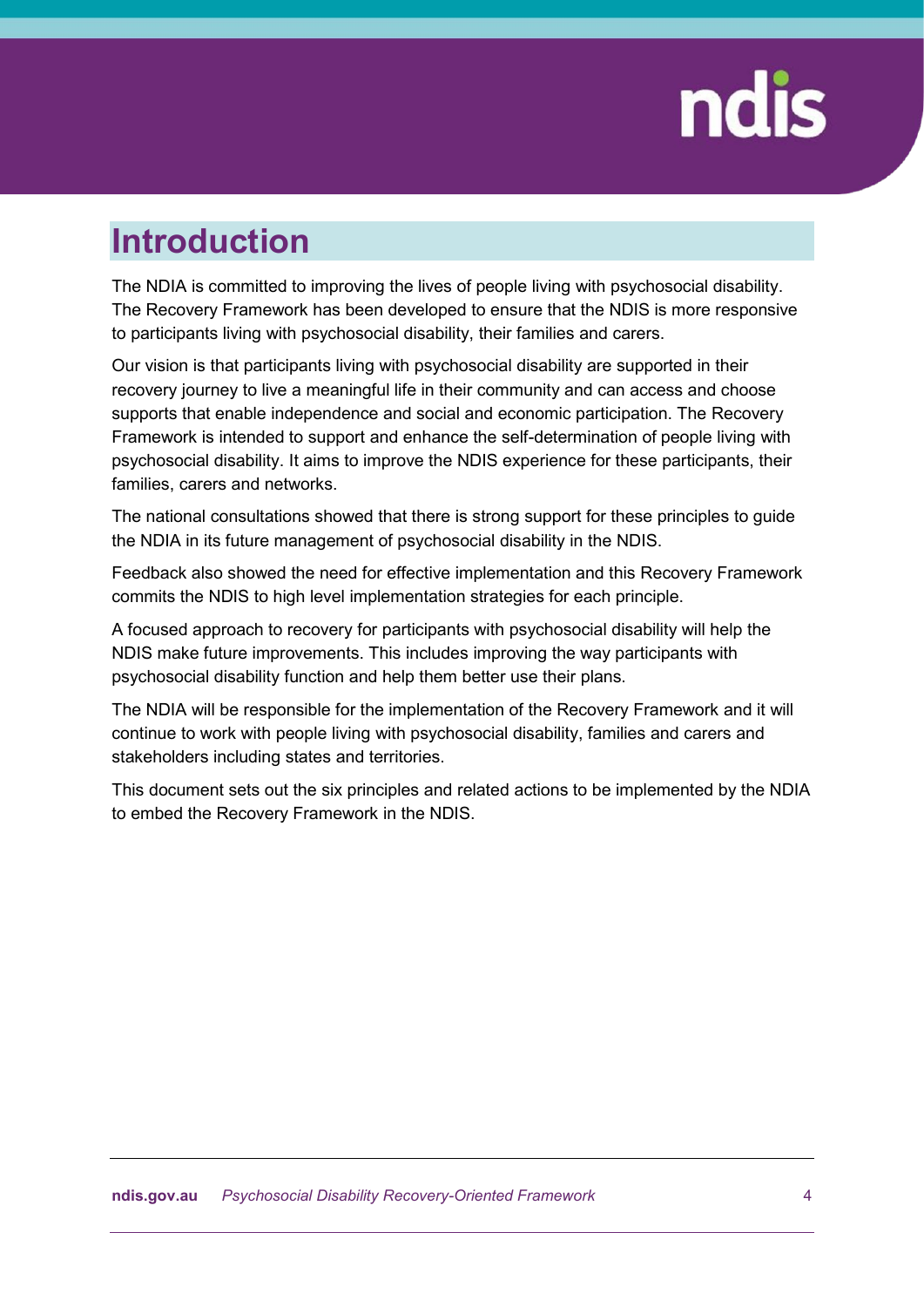#### <span id="page-4-0"></span>**Purpose**

The NDIA wants all people with psychosocial disability in the NDIS to be supported in their personal recovery and to live a life that has meaning for them. They will have access to supports in accordance to the NDIS Act that enable social and economic participation.

The Recovery Framework aims to improve the NDIS experience for participants, their families and carers by:

- setting out principles to guide the NDIS in its understanding of, and improved responses to, psychosocial disability
- applying to all NDIS participants living with psychosocial disability, recognising that many people living with psychosocial disability also live with other disabilities
- applying to NDIA staff, partner organisations, and NDIS funded services.

### <span id="page-4-1"></span>**Definition of personal recovery**

People with a lived experience have said that personal recovery is about finding a way to describe recovery that is different to the medical basis of symptoms and cure.

Recovery is a unique and personal experience. Recovery is owned and led by the individual. As people discover and pursue their goals and aspirations that go beyond health outcomes, they may find new purpose and meaning in life. It is a process where the individual is able to make choices and decisions that benefit their life. Recovery is also about the individual being able to join their community, both socially and economically.

Personal recovery relies on a diverse range of social determinants as well as the supports provided through the NDIS in line with the NDIS Act. Many service systems offer support to people with severe mental health challenges and issues of adequate and equitable access to address these social determinants are also factors in shaping participants personal recovery journeys. The NDIA works with and relies on a diverse range other support services in supporting participants. In particular access to social housing and mental health and health services are key factors in participants' personal recovery.

Personal recovery is consistent with the intention of the Convention on the Rights of Persons with Disabilities' (CRPD) to promote human rights of people living with disabilities. The CRPD promotes the rights of people with disabilities to lead an independent life without discrimination of any kind on the basis of disability.

For the purposes of the Recovery Framework, recovery is defined in agreement with the World Health Organisation's definition: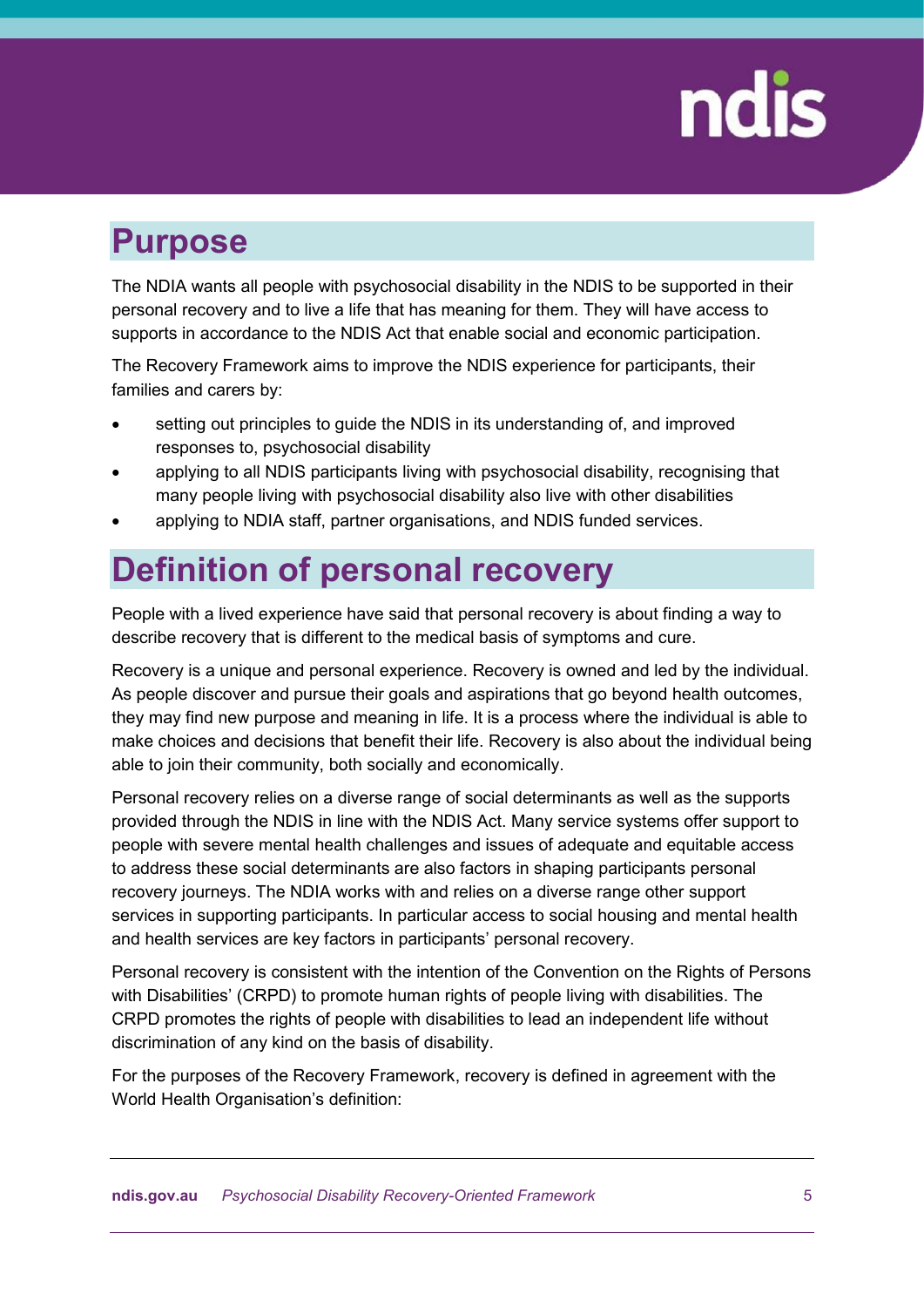"For many people recovery is about regaining control of their identity and life, having hope for their life, and living a life that has meaning for them whether that be through work, relationships, spirituality, community engagement or some or all of these."[1](#page-5-2)

### <span id="page-5-0"></span>**Stigma, discrimination and stereotyping**

There is longstanding ignorance and misunderstanding of psychosocial disability that creates barriers to social and economic participation. According to the final report of the Royal Commission into Victoria's Mental Health System, "people diagnosed with what was termed 'severe' mental illness are subject to high levels of stigma"[2](#page-5-3) .

Recovery-oriented practice recognises that stereotyping and misconceptions about mental illness is a major barrier to people seeking appropriate and safe services. The NDIA and NDIS-funded services need to actively advocate for strategies that reduce such stigma and stereotyping at both individual and systemic levels.

### <span id="page-5-1"></span>**Responding to diversity**

The application of the Recovery Framework principles must respond to the particular characteristics and needs of different population groups. This includes Aboriginal and Torres Strait Islander peoples, people who identify as Lesbian, Gay, Bisexual, Transgender, Intersex, Queer, Asexual (LGBTIQA+), and people from Culturally and Linguistically Diverse (CALD) backgrounds, and people in rural and remote locations. These groups often face significant additional barriers when seeking support.

Implementation of this Recovery Framework needs to respond appropriately to diversity and recognise that there are many sides to identity and individuals may be part of a number of social groups.

The Recovery Framework sits alongside a number of other key NDIA strategies. These strategies include the Aboriginal and Torres Strait Islander Engagement Strategy, Rural and Remote Strategy, CALD Strategy and the LGBTIQA+ Strategy.

<span id="page-5-3"></span><span id="page-5-2"></span> <sup>1</sup> World Health Organisation. "Guidance on community mental health services: promoting person-centred and rights-based approaches." In guidance on community mental health services: promoting person-centred and rights-based approaches, 2021. <sup>2</sup> State of Victoria, Royal Commission into Victoria's Mental Health System, Final Report, Volume3: Promoting inclusion and addressing inequities, Parl Paper No.202, Session 2018-21(document 4 of 6) p524.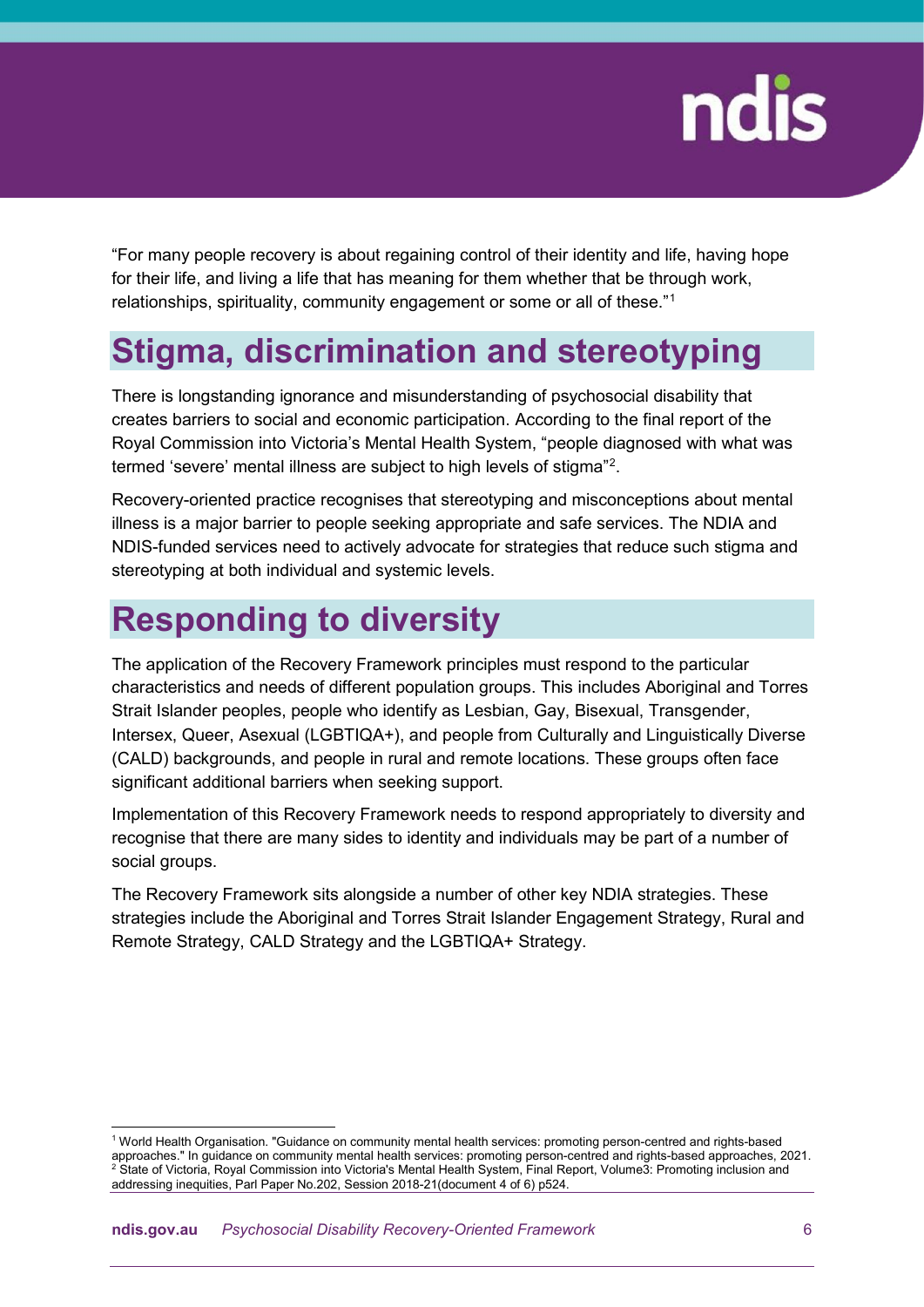#### <span id="page-6-0"></span>**Families and carers**

Families and carers are an important part of recovery for participants with psychosocial disability. The support families and carers provide in helping participants to reach their recovery goals is recognised and valued. Family and carer inclusive practice is an important element of recovery-oriented practice.

The important role of families and carers is featured throughout the Recovery Framework and its six principles.

#### <span id="page-6-1"></span>**Principles**

The Recovery Framework sets out six guiding principles. The principles:

- Reflect key elements of good recovery-oriented practice.
- Reflect the Australian Government's intention for a future mental health policy to have a strong focus on consumers' lived experience.
- Are designed to facilitate the development of recovery policy and practice in the NDIA. This will help deliver better participant outcomes and contribute to the sustainability of the NDIS.

The six principles are:

- 1. Supporting personal recovery
- 2. Valuing lived experience
- 3. NDIS and mental health services working together
- 4. Supporting informed decision making
- 5. Being responsive to the episodic and fluctuating nature of psychosocial disability
- 6. A stronger NDIS recovery-oriented and trauma informed workforce.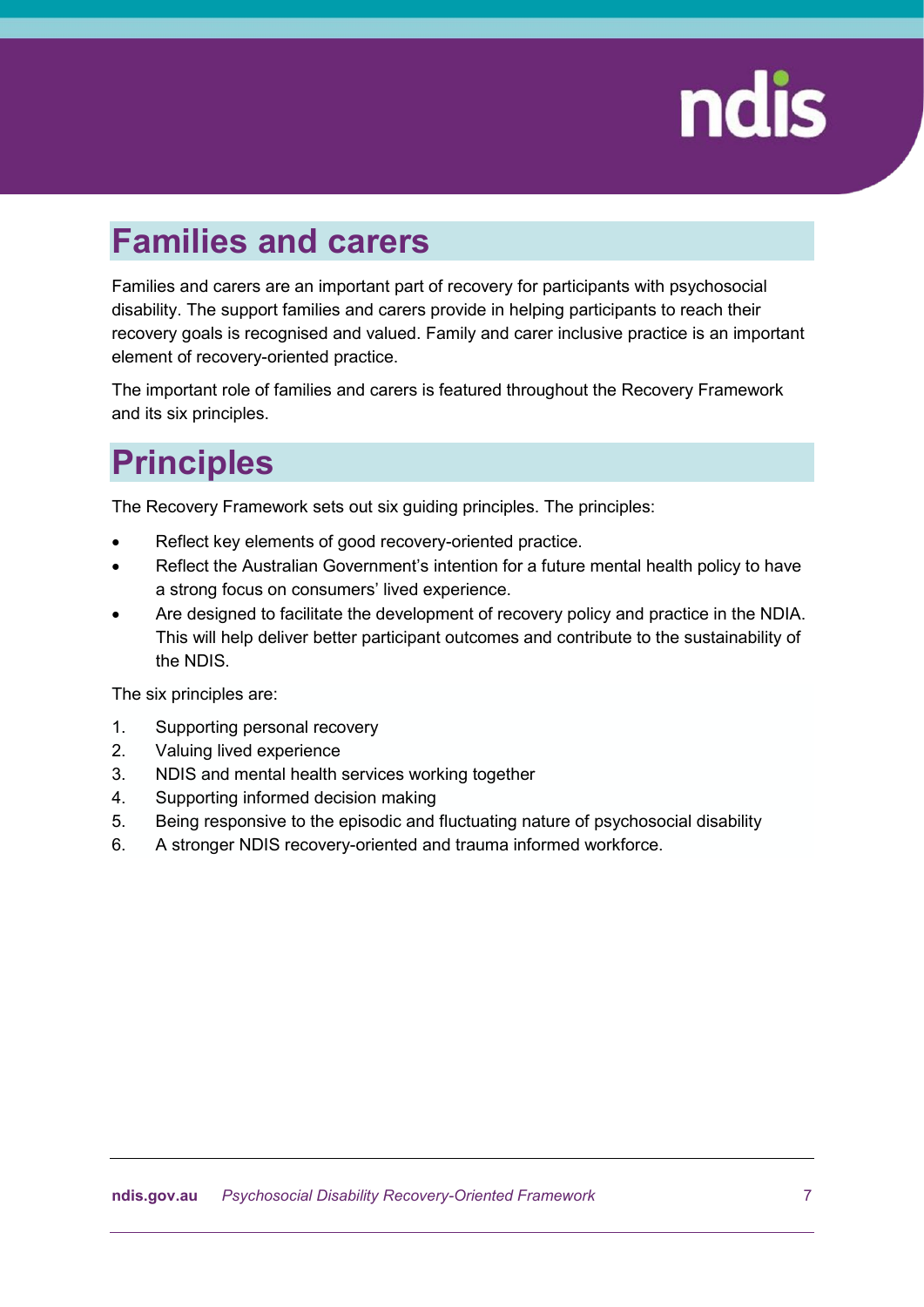

### <span id="page-7-0"></span>**Principle 1: Supporting personal recovery**

The focus of the Recovery Framework is to support personal recovery for people living with psychosocial disability. Supporting personal recovery means promoting hope that recovery is possible. It includes supporting a participant to make sense of their experiences and lead a life that has meaning for them.

Relationships are critical to personal recovery and many people describe personal recovery as occurring within the context of trusting and reciprocal relationships. There are a number of important relationships that can support recovery. These include: partner and intimate relationships; connections with community; relationships with family, carers, friends and supporters; relationships with, and between, services.

Recovery journeys reflect cultures, genders, relationships and sexualities and how these factors intersect. For participants from Aboriginal and Torres Straits Islander communities, recovery is often understood as healing in the context of intergenerational trauma through connecting with culture, spirit, land, community, family and kinship.<sup>[3](#page-7-1)</sup>

Supports that prioritise capacity building, promote recovery and social and economic inclusion.

#### **To embed this principle the NDIA will:**

- 1. Implement service improvements that promote personal recovery. These improvements will be undertaken by the NDIA, its partners and NDIS services. Service improvements focus on building participants' capacity to make decisions, to understand the NDIS and its supports, and linking to services. This work will include:
	- o the development of guidance on recoveryoriented practice
	- $\circ$  information for participants, service providers and health professionals
- o decision making resources for participants living with psychosocial disability
- o other resources and tools, including innovative use of technology.
- 2. Promote the guiding principles in the Recovery Framework. This will raise awareness and understanding of the NDIS approach to psychosocial disability and personal recovery. As part of this, resources will be developed on the value of lived experience workers.
- 3. Update the current psychosocial recovery coach support item. This will provide revised guidance on the purpose, competency expectations and funding of this role to support participants in their recovery journey.

*Recovery is often described as a journey and not a destination. The NDIA is committed to providing supports to sustain participants in their recovery journey in accordance with the NDIS Act.*

<span id="page-7-1"></span> <sup>3</sup> National Strategic Framework for Aboriginal and Torres Strait Islander Peoples Mental Health and Social and Emotional Wellbeing 2017 – 2023. (Prime Minister & Cabinet).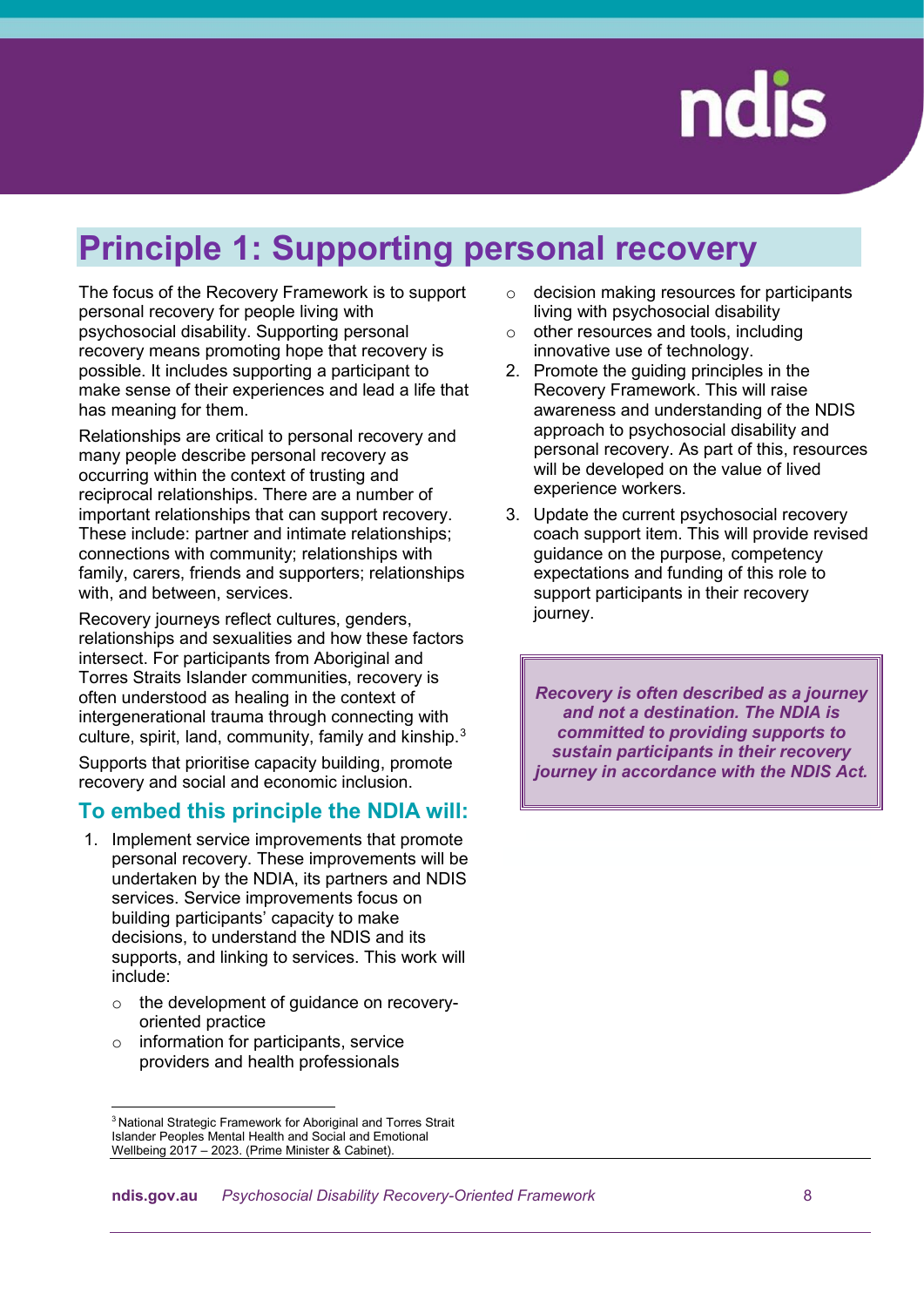#### <span id="page-8-0"></span>**Principle 2: Valuing lived experience**

The Recovery Framework commits the NDIA to implementing policy and practices that are built on the lived experience of those living with psychosocial disability, their families and carers. Lived experience is the experience of living with mental ill health, emotional distress and psychosocial disability. Carer lived experience is the experience of supporting and caring for a participant living with psychosocial disability.

Valuing the lived experience of a participant is critical to understanding a participant's strengths, challenges, including the impact of their disability, and their hopes and aspirations. Valuing lived experience can empower participants to explore their goals and choose services that meet their preferences and needs. The training and development needs of staff required to value lived experience and to work in a family and carer inclusive way is considered in Principle 6 of the Recovery Framework.

It is also important that lived experience is recognised as a form of expertise that informs the way the NDIS works with participants living with psychosocial disabilities. Lived experience roles require staff to primarily draw on their lived experience knowledge and skills to fulfil their role. These roles encompass diverse roles from provision of direct services, to policy and governance and can include both 'consumer' and 'carer' roles.

#### **To embed this principle the NDIA will:**

- 4. Embed lived experience positions in both policy and operational areas of the NDIA to improve practice and provide leadership on psychosocial disability.
- 5. Set expectations with NDIA partner organisations to embed lived experience workers in the workforce.
- 6. Inform policy and practice development with input from mental health consumer and carer representatives. This includes the national mental Health consumer and carer organisations being established by the Commonwealth Government.

*"We must build a system centred on the experience of those with mental illhealth and their carers. We must value the input of people who have lived that, who understand it better than the politicians, better than the policy makers and administrators and the bureaucracies that do this. The lived experience of mental illness at all stages of planning, commissioning and reviewing services should be paramount in our thinking"*[4](#page-8-1)

<span id="page-8-1"></span> <sup>4</sup>Morrison S. 2020; on the release of the Productivity Commission Report on Mental Health. Speech presented at 28th November 2020; Parkville, Melbourne.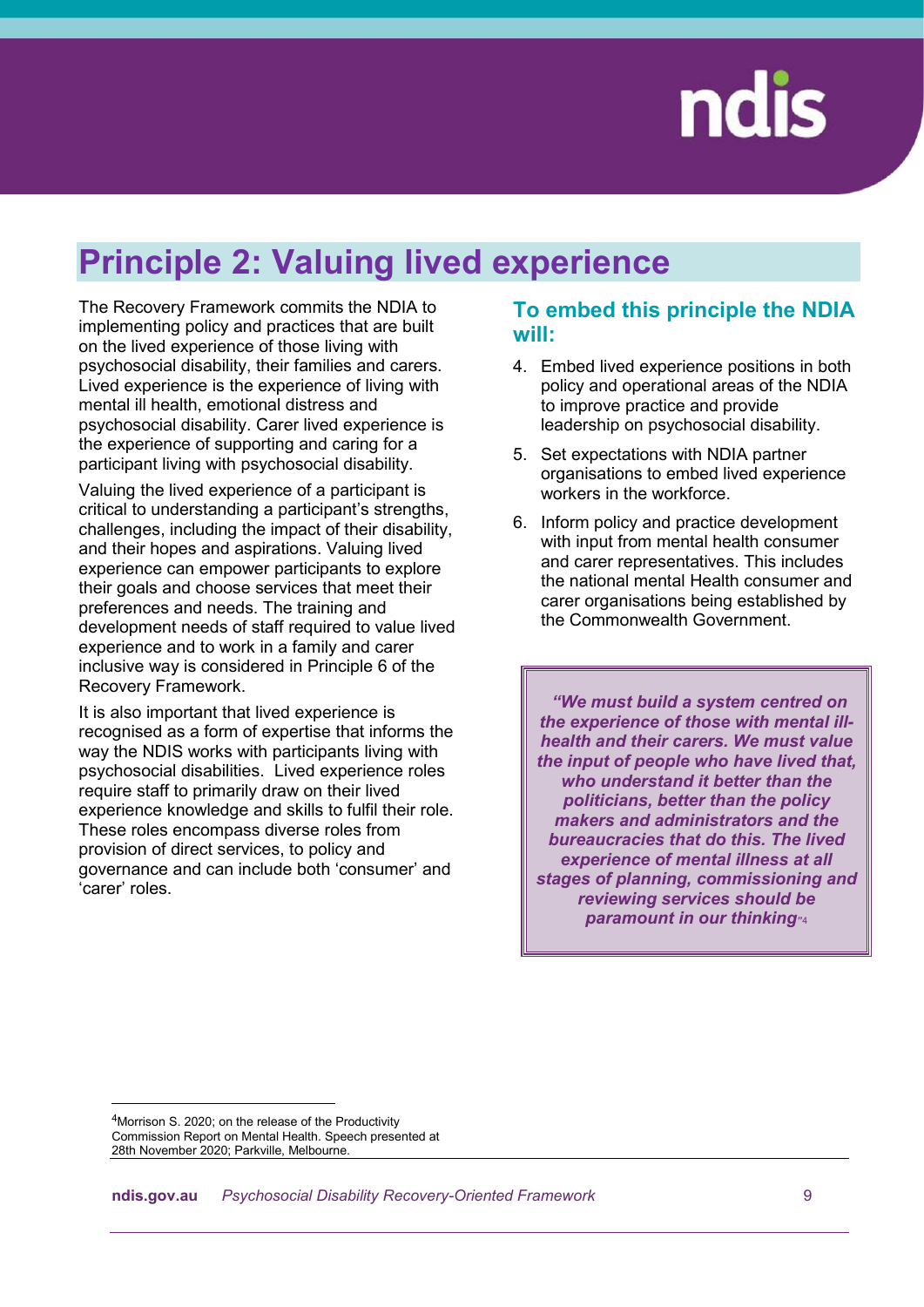### <span id="page-9-0"></span>**Principle 3: NDIS and mental health services working together**

Access to clinical mental services are critical in enabling recovery. Participants are unable to make the most of the NDIS without support from mental health services. Effective collaboration between these services and the NDIA, NDIS partners, and NDIS funded services, is also essential.

Whilst some participants report a collaborative approach between NDIS services and clinical services, this is not the experience of many participants. Collaboration and integration needs to be improved at a systems level to achieve better recovery outcomes for all participants.

The Recovery Framework commits the NDIA to work with public, non-government organisations and private mental health services, NDIS funded services, and other stakeholders to make system improvements to enable services to collaborate at the state and territory and local levels.

#### **To embed this principle the NDIA will:**

- 7. Establish a national working group with representation from NDIA and state and territory Governments. This group will monitor the development and implementation of agreed protocols and improved practices.
- 8. Work with NDIA service providers, public, NGOs and private mental health services and health professionals on the development and implementation of agreed protocols and practices.

*A recovery oriented approach requires a range of supports from different backgrounds and perspectives working together with a participant and their family and carers. This involves support that is coordinated across support systems based on agreed understanding of responsibilities.*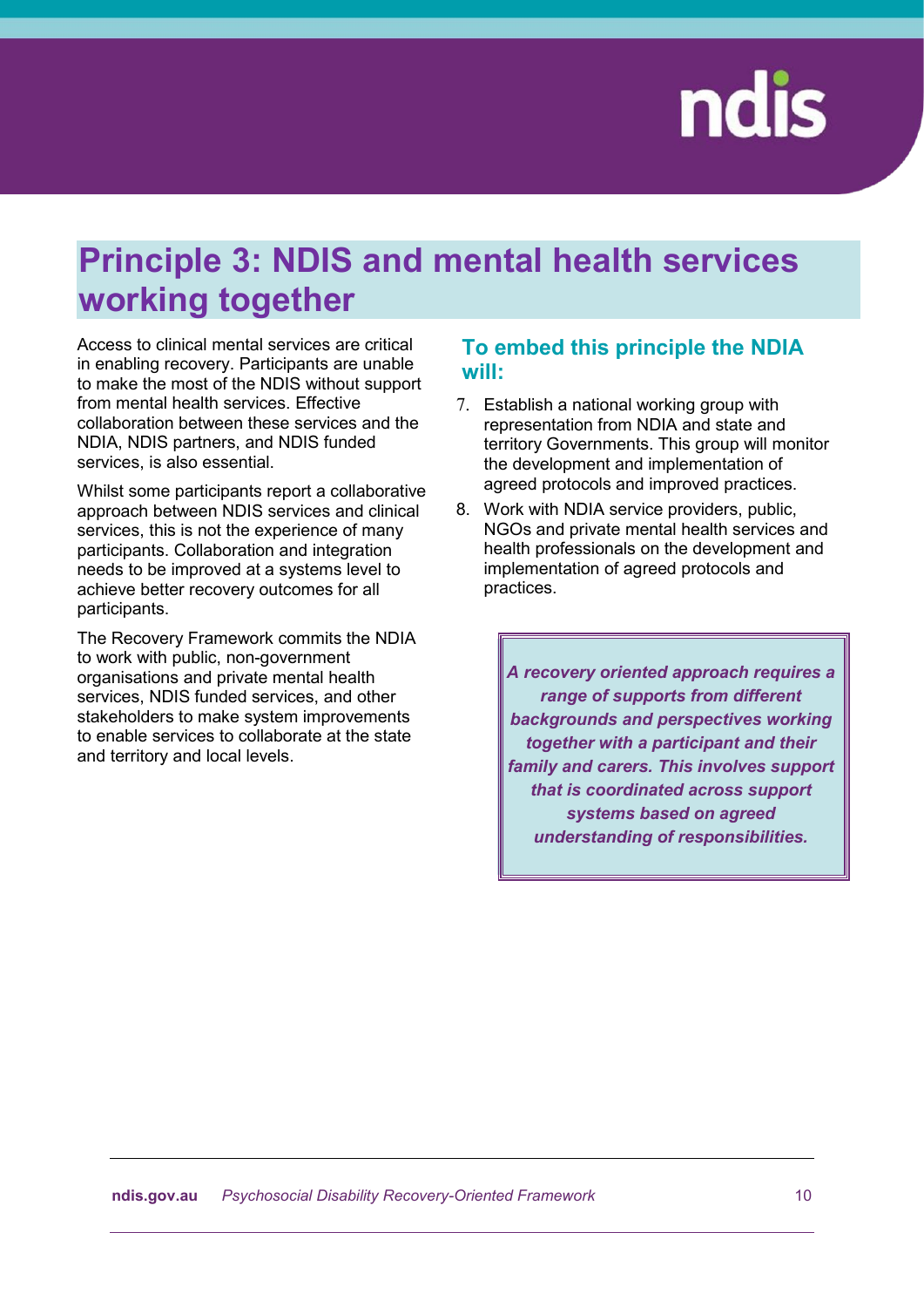### <span id="page-10-0"></span>**Principle 4: Supporting informed decision making**

Making informed decisions is important for personal well-being and ensuring our personal preferences, values and desires are put first.

The NDIA recognises that every person, without exception, has the right to make decisions (or contribute to decisions) about things that affect them. Making decisions requires opportunities; information, support and resources to understand and communicate choices; and people who recognise and enable the will and preference of participants in decision making.

Feedback from the consultations has identified that many participants with psychosocial disability are not fully informed about the support options available and the evidence and experience about effective supports.

A recovery framework should strengthen informed decision making for participants through the provision of information and advice about effective interventions for participants with primary psychosocial disability.

In this context, participants must be supported to understand how service offerings relate to their recovery journey. Information and support, including peer support, are important elements of informed decision making.

#### **To embed this principle the NDIA will:**

- 9. Consider the needs of people with psychosocial disability in the development of the NDIA's Support for Decision Making Policy.
- 10. Develop guides and resources on decision making and evidence-based supports for participants living with psychosocial disability, families and carers.

*"People with mental illness are rarely offered the full range of service options and supported to choose between them. …Knowing you can choose another provider may not assist you unless you have knowledge of how, and or support, to make that decision".[5](#page-10-1)*

<span id="page-10-1"></span> <sup>5</sup> Productivity Commission; 2020. Mental Health Inquiry Report: Volume 2, No. 95. Canberra: Productivity Commission; p.458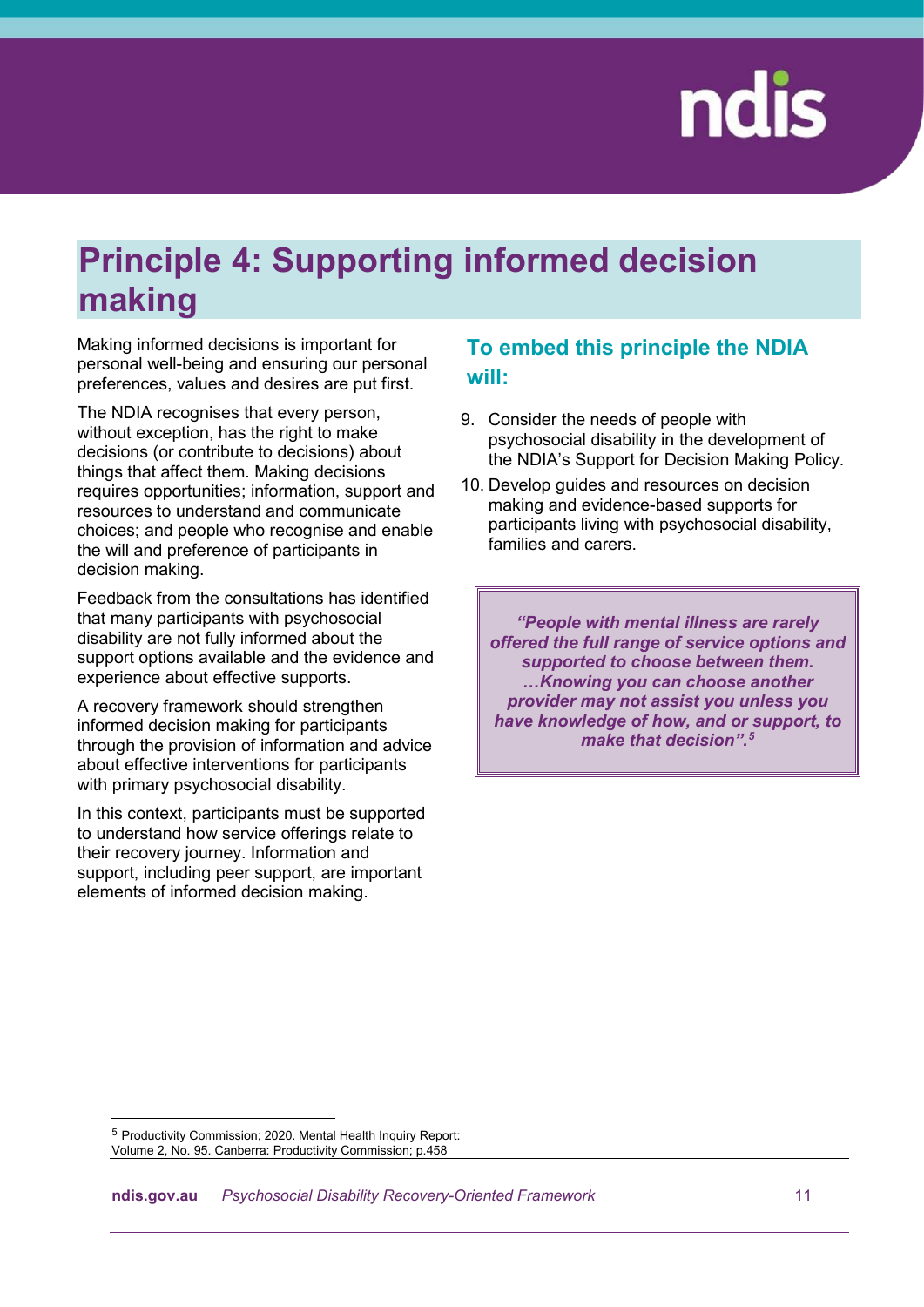#### <span id="page-11-0"></span>**Principle 5: Being responsive to the episodic and fluctuating nature of psychosocial disability**

In contrast to some other disabilities, psychosocial disability can involve episodes of mental illness over a participant's life span. The episodic and fluctuating nature of mental illness can affect a participant's functional capacity at different points in time and will have cumulative impacts over a lifetime.

This means that timely responses and the changing of support levels can prevent or reduce the decline of functional capacity.

The NDIA will recognise the episodic and fluctuating nature of psychosocial disability at all stages of engagement with the NDIS, particularly at access and planning.

Additionally, NDIS supports will respond to the episodic nature of mental illness and collaborate with relevant services to plan and maintain engagement through periods of increased and reduced support needs.

#### **To embed this principle the NDIA will:**

11. Review procedures for access and change of circumstances so they are more timely. This is important when there is a significant change in support needs due to an acute episode of mental illness.

*"…this time I was able to increase the level of NDIS support for a bit of time that made a huge difference in terms of my steadying myself after a period of being really unwell" NDIS participant*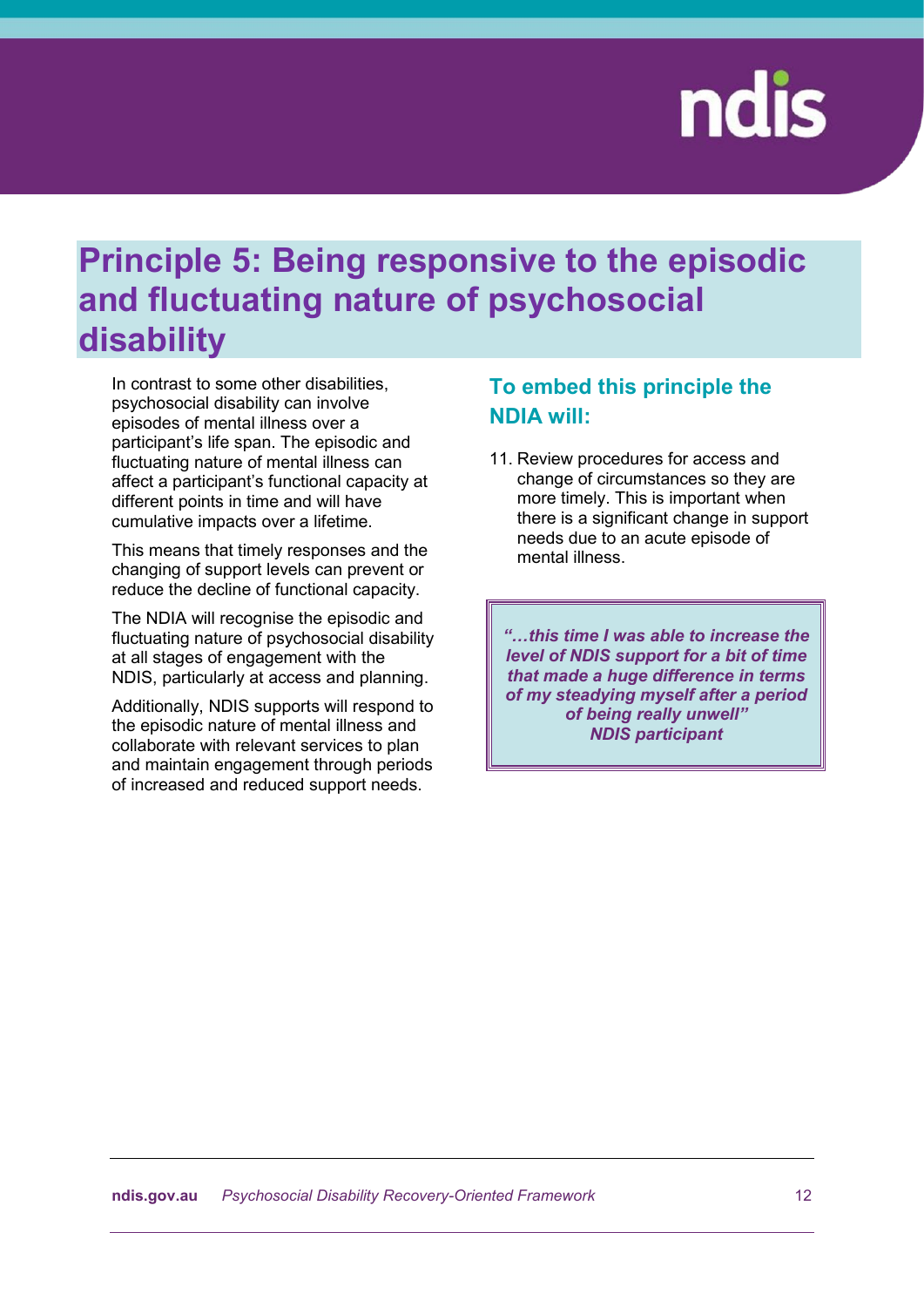#### <span id="page-12-0"></span>**Principle 6: A stronger NDIS recoveryoriented and trauma informed workforce**

Effective recovery-oriented practice requires staff with psychosocial knowledge and skills at both specialist and generic levels. Relevant areas of competency include psychosocial disability, trauma-informed care, family and carer inclusive practice, and cultural competency. Staff personal attributes that enable engagement, building of trusting relationships and instilling hope should be developed. Building organisational competencies in psychosocial disability and personal recovery is a core element of implementing this framework.

The relational nature of personal recovery means that the working relationship between NDIA planners and NDIA partner organisations' staff and participants with psychosocial disability is a key element of the support provided. This requires an intentional approach to building rapport and trust and persisting through the challenges, as well as the successes of working alongside a person.

Improvements in the psychosocial competencies of NDIA and NDIA partner staff will be an organisational priority under this Recovery Framework. Learning and development strategies will be modified in implementing the recovery framework to provide a specification of the particular competencies required for staff at various levels. Learning and development strategies will be developed to deliver specific competencies as well as building on the existing capabilities frameworks within the organisation.

The learning and development strategy for psychosocial disability will include a trauma informed approach. Such an approach is integral to recovery-oriented practice due to the substantial link between experiences of trauma and psychosocial disability. The learning and development strategy will encourage staff sensitivity to the dynamics of previous trauma during engaging and working with people living with psychosocial disability.

#### **To embed this principle the NDIA will:**

- 12. Develop and implement learning and development strategies to deliver psychosocial disability competencies and skills required for NDIA and partner staff.
- 13. Work with DSS in their roll out of the NDIS National Workforce Plan on workforce and learning and development strategies for psychosocial disability service.
- 14. Work with the NDIS Quality and Safeguards Commission to share relevant learning and development resources on psychosocial disability and recoveryoriented, trauma-informed practice.

*Service and work environments and an organisational culture that promote recovery is essential in building recoveryoriented practice competencies. Opportunities to recover through social and economic participation are being lost due to the problems in workforce supply, skill base and retention.*